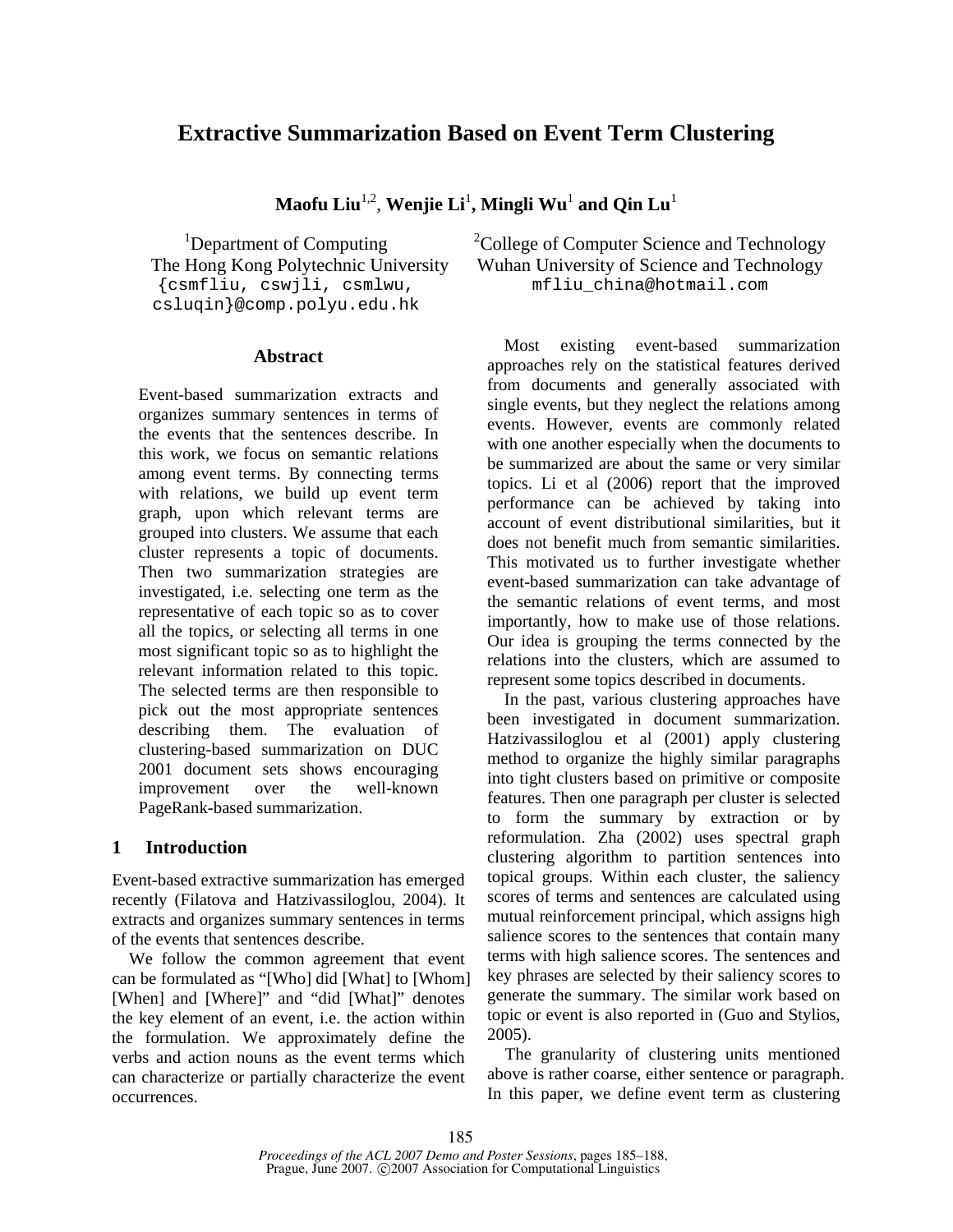unit and implement a clustering algorithm based on semantic relations. We extract event terms from documents and construct the event term graph by linking terms with the relations. We then regard a group of closely related terms as a topic and make the following two alterative assumptions:

(1) If we could find the most significant topic as the main topic of documents and select all terms in it, we could summarize the documents with this main topic.

(2) If we could find all topics and pick out one term as the representative of each topic, we could obtain the condensed version of topics described in the documents.

Based on these two assumptions, a set of cluster ranking, term selection and ranking and sentence extraction strategies are developed. The remainder of this paper is organized as follows. Section 2 introduces the proposed extractive summarization approach based on event term clustering. Section 3 presents experiments and evaluations. Finally, Section 4 concludes the paper.

# **2 Summarization Based on Event Term Clustering**

### **2.1 Event Term Graph**

We introduce VerbOcean (Chklovski and Pantel, 2004), a broad-coverage repository of semantic verb relations, into event-based summarization. Different from other thesaurus like WordNet, VerbOcean provides five types of semantic verb relations at finer level. This just fits in with our idea to introduce event term relations into summarization. Currently, only the stronger-than relation is explored. When two verbs are similar, one may denote a more intense, thorough, comprehensive or absolute action. In the case of change-of-state verbs, one may denote a more complete change. This is identified as the strongerthan relation in (Timothy and Patrick, 2004). In this paper, only stronger-than is taken into account but we consider extending our future work with other applicable relations types.

The event term graph connected by term semantic relations is defined formally as  $G = (V, E)$ , where *V* is a set of event terms and *E* is a set of relation links connecting the event terms in *V*. The graph is directed if the semantic relation has the characteristic of the asymmetric. Otherwise, it is undirected. Figure 1 shows a sample of event term graph built from one DUC 2001 document set. It is a directed graph as the *stronger-than* relation in VerbOcean exhibits the conspicuous asymmetric characteristic. For example, "fight" means to attempt to harm by blows or with weapons, while "resist" means to keep from giving in. Therefore, a directed link from "fight" to "resist" is shown in the following Figure 1.

Relations link terms together and form the event term graph. Based upon it, term significance is evaluated and in turn sentence is judged whether to be extracted in the summary.



Figure 1. Terms connected by semantic relations

### **2.2 Event Term Clustering**

Note that in Figure 1, some linked event terms, such as "kill", "rob", "threaten" and "infect", are semantically closely related. They may describe the same or similar topic somehow. In contrast, "toler", "resist" and "fight" are clearly involved in another topic; although they are also reachable from "kill". Based on this observation, a clustering algorithm is required to group the similar and related event terms into the cluster of the topic.

In this work, event terms are clustered by the DBSCAN, a density-based clustering algorithm proposed in (Easter et al, 1996). The key idea behind it is that for each term of a cluster the neighborhood of a given radius has to contain at least a minimum number of terms, i.e. the density in the neighborhood has to exceed some threshold. By using this algorithm, we need to figure out appropriate values for two basic parameters, namely, *Eps* (denoting the searching radius from each term) and *MinPts* (denoting the minimum number of terms in the neighborhood of the term). We assign one semantic relation step to *Eps* since there is no clear distance concept in the event term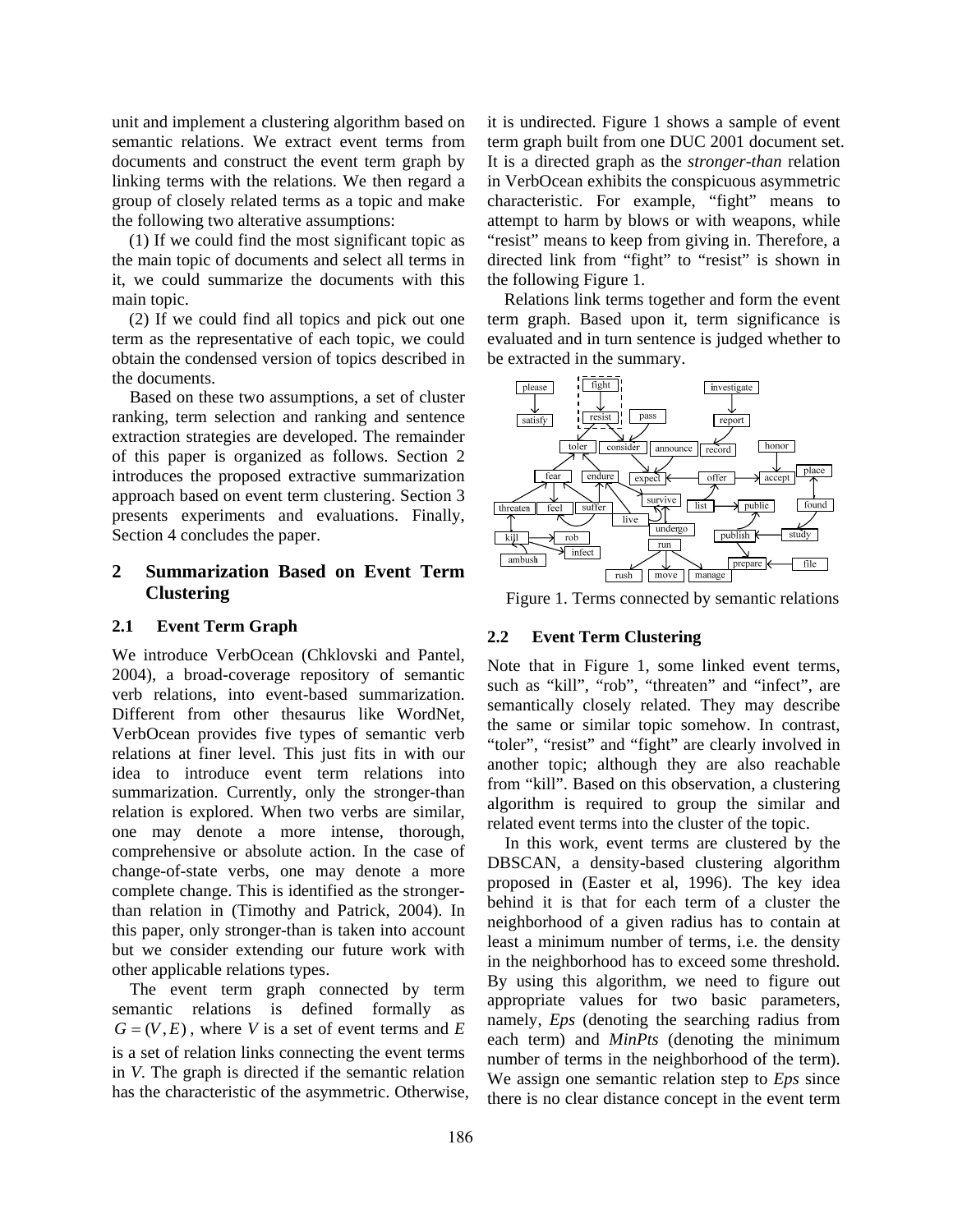graph. The value of *Eps* is experimentally set in our experiments. We also make some modification on Easter's DBSCAN in order to accommodate to our task.

Figure 2 shows the seven term clusters generated by the modified DBSCAN clustering algorithm from the graph in Figure 1. We represent each cluster by the starting event term in bold font.



Figure 2. Term clusters generated from Figure 1

#### **2.3 Cluster Ranking**

The significance of the cluster is calculated by

$$
sc(C_i) = \sum_{t \in C_i} d_t / \sum_{C_i \in C} \sum_{t \in C_i} d_t
$$

where  $d_t$  is the degree of the term  $t$  in the term graph. *C* is the set of term clusters obtained by the modified DBSCAN clustering algorithm and  $C_i$  is the *ith* one. Obviously, the significance of the cluster is calculated from global point of view, i.e. the sum of the degree of all terms in the same cluster is divided by the total degree of the terms in all clusters.

#### **2.4 Term Selection and Ranking**

Representative terms are selected according to the significance of the event terms calculated within each cluster (i.e. from local point of view) or in all clusters (i.e. from global point of view) by

**LOCAL:** 
$$
st(t) = d_t / \sum_{t \in c_i} d_t
$$
 or  
**GLOBAL:**  $st(t) = d_t / \sum_{c_i \in C} \sum_{t \in c_i} d_t$ 

Then two strategies are developed to select the representative terms from the clusters.

(1) One Cluster All Terms (**OCAT**) selects all terms within the first rank cluster. The selected terms are then ranked according to their significance.

(2) One Term All Cluster (**OTAC**) selects one most significant term from each cluster. Notice that because terms compete with each other within clusters, it is not surprising to see  $st(t_1) < st(t_2)$ even when  $sc(c_1) > sc(c_2)$ ,  $(t_1 \in c_1, t_2 \in c_2)$ . To address this problem, the representative terms are ranked according to the significance of the clusters they belong to.

#### **2.5 Sentence Evaluation and Extraction**

A representative event term may associate to more than one sentence. We extract only one of them as the description of the event. To this end, sentences are compared according to the significance of the terms in them. **MAX** compares the maximum significance scores, while **SUM** compares the sum of the significance scores. The sentence with either higher MAX or SUM wins the competition and is picked up as a candidate summary sentence. If the sentence in the first place has been selected by another term, the one in the second place is chosen. The ranks of these candidates are the same as the ranks of the terms they are selected for. Finally, candidate sentences are selected in the summary until the length limitation is reached.

#### **3 Experiments**

We evaluate the proposed approaches on DUC 2001 corpus which contains 30 English document sets. There are 431 event terms on average in each document set. The automatic evaluation tool, ROUGE (Lin and Hovy, 2003), is run to evaluate the quality of the generated summaries (200 words in length). The tool presents three values including unigram-based ROUGE-1, bigram-based ROUGE-2 and ROUGE-W which is based on longest common subsequence weighted by the length.

Google's PageRank (Page and Brin, 1998) is one of the most popular ranking algorithms. It is also graph-based and has been successfully applied in summarization. Table 1 lists the result of our implementation of PageRank based on event terms. We then compare it with the results of the event term clustering-based approaches illustrated in Table 2.

|         | PageRank |
|---------|----------|
| ROUGE-1 | 0.32749  |